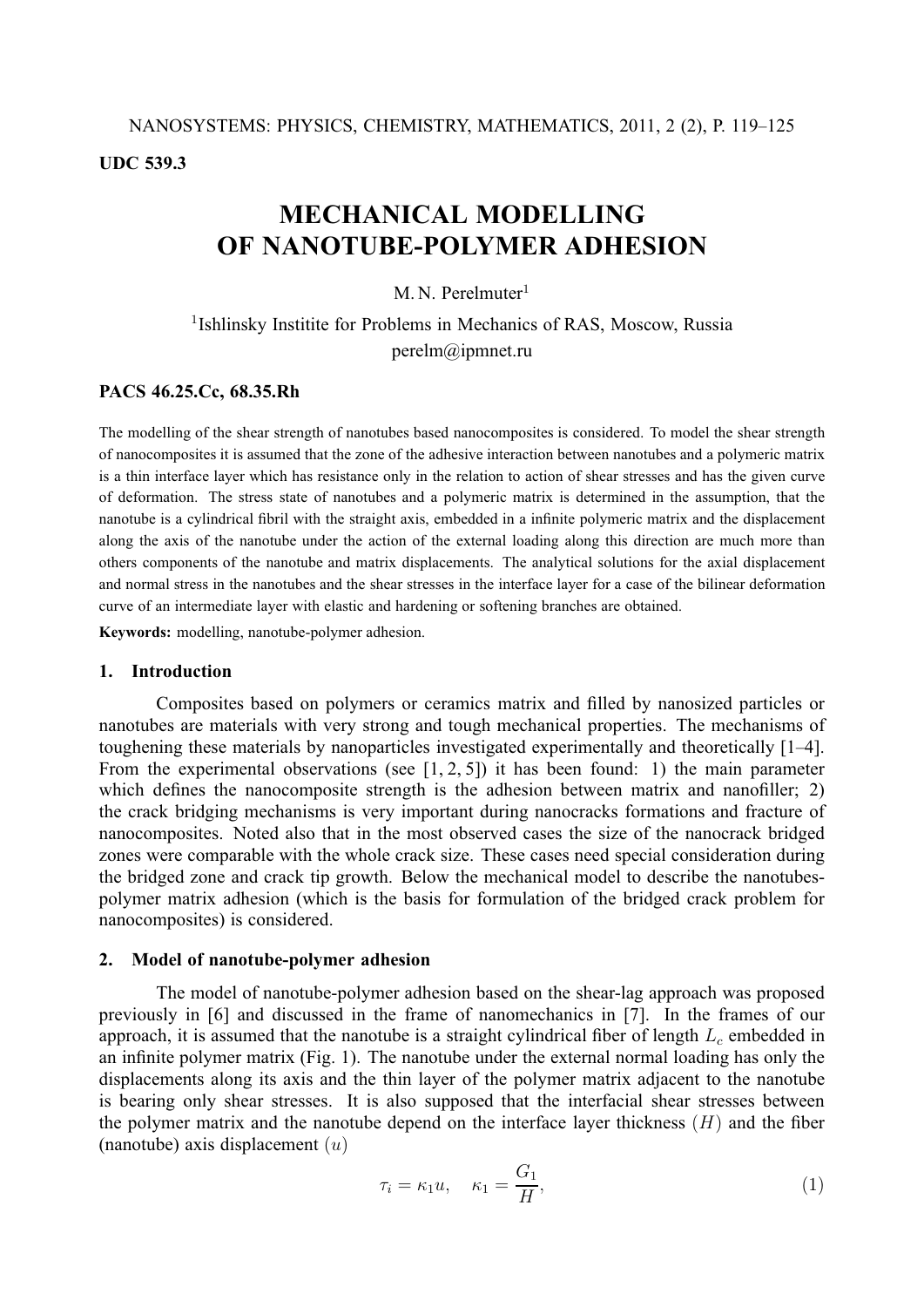120 *Perelmuter M. N.*



Fig. 1. Nanotube (II) embedded in a polymer matrix (I) under the action of the external normal stresses,  $H$  is the interface layer thickness



We will also suppose, if the shear stresses  $\tau_i$  exceed the given value  $\tau_m = \kappa_1 u_m$  then shear stresses in the interface layer between the fiber and the matrix are described by the equation

$$
\tau_i = \tau_2 \pm \kappa_2 u, \quad \kappa_2 = \frac{G_2}{H} \tag{2}
$$

where  $G_2$  is the shear modulus of the interface layer on the hardening/softening parts of the deformation law curve,  $u > u_m$ .

If the displacements of the nanotube axis attain the critical value  $u_{cr}$  then the detachment of the nanotube from the matrix occurs.

Note, that the interface layer thickness  $(H)$  may depend, in general, on the position along the nanofiber (coordinate x) and the shear stresses at the detachment state  $(\tau_{cr})$  may be nonzero.

Combining equations (1) and (2) we can write the interface deformation law as follows

$$
\tau_i(x) = \begin{cases}\n\kappa_1 u(x), & 0 < u(x) \le u_m \\
\tau_2 \pm \kappa_2 u(x), & u_m < u(x) \le u_{cr} \\
0 & u(x) > u_{cr}\n\end{cases} \tag{3}
$$

where  $\kappa_{1,2}$  are the stiffness on the hardening/softening parts of the shear-displacement law

$$
\kappa_1(x) = \frac{G_1}{H} = \frac{\tau_m}{u_m}, \quad \kappa_2 = \frac{G_2}{H} = \frac{|\tau_{cr} - \tau_m|}{u_{cr} - u_m}, \quad \tau_2 = u_m \left(\kappa_1 \mp \kappa_2\right) \tag{4}
$$

and the value  $u_{cr}$  is the critical elongation of the nanofiber (see Fig. 2).

In dependence on the values  $\tau_m$  and  $\tau_{cr}$  the deformation with the softening ( $\tau_{cr} < \tau_m$ ), the bottom sign in (3-4), or with the hardening ( $\tau_{cr} \geq \tau_m$ ), the upper sign in (3-4), can be considered, see Fig.2.

Next, we will write the equilibrium equation for an infinitely small part of the nanotube embedded in the polymer matrix. This equation has the following form

$$
0.25\pi \left(D^2 - d^2\right) \frac{d\sigma(x)}{dx} = \pi D\tau_i(x) \tag{5}
$$

Suppose that the axial deformation of the nanotube fiber is elastic, then, taking into account the temperature difference during the cure,  $\Delta T$ , we can write

$$
\sigma(x) = E_f \left( \frac{du(x)}{dx} - \alpha_f \Delta T \right) \tag{6}
$$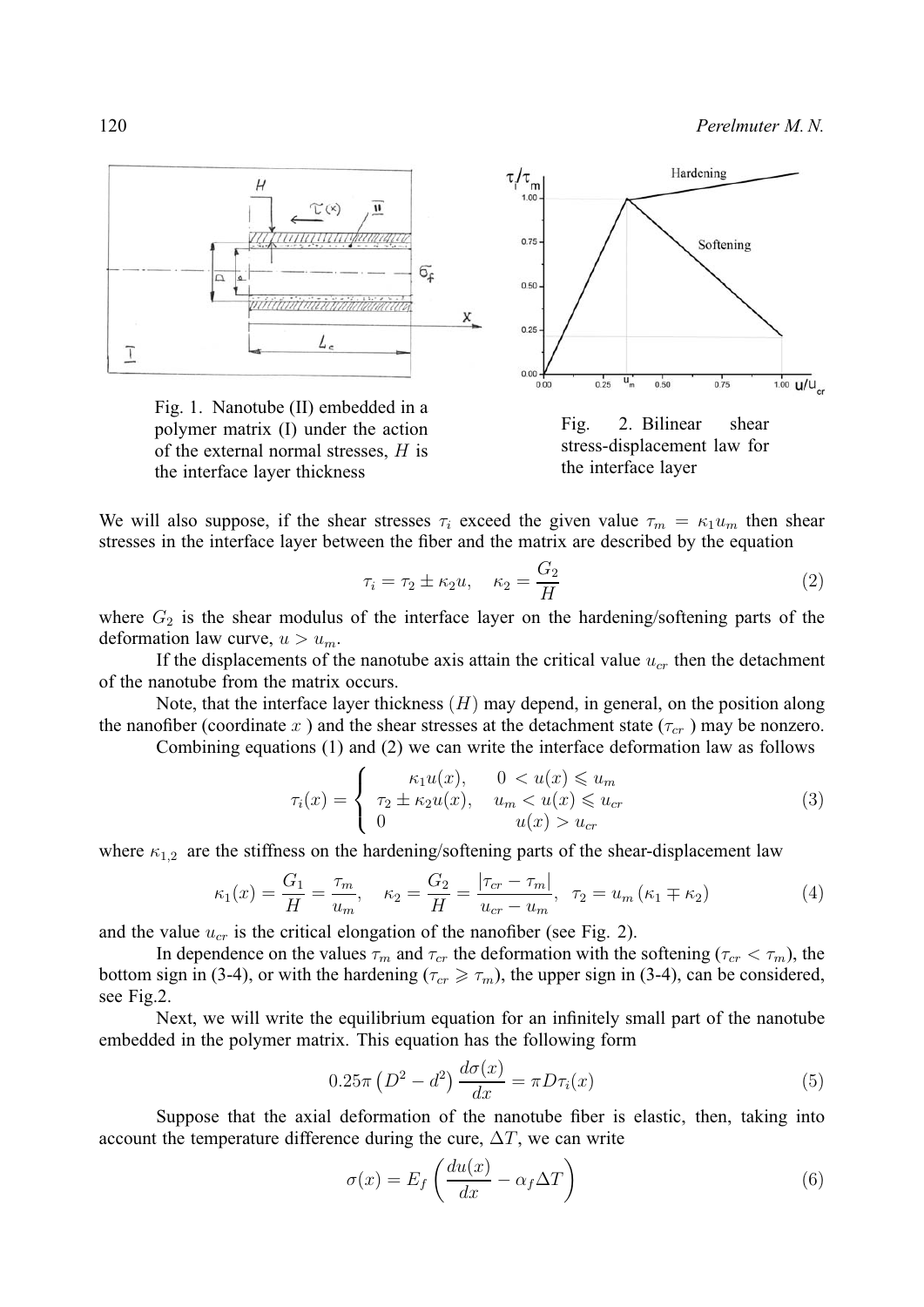

Fig. 3. Distributions of the shear stresses over the nanotube length for different values of the relative stiffness of the interface layer,  $\mu_1$ 

where  $E_f$  and  $\alpha_f$  are the elastic modulus and the thermal expansion coefficient of the nanotube, respectively.

Finally, substituting equations (3) and (6) into the equilibrium equation (5), taking into attention the changing of the shear stress law along the nanotube and the possibility of the nanotube detachment, we obtain the following system of the differential equations for the axial displacements of the nanofiber:

$$
\begin{cases}\n\frac{d^2u_1}{dx^2} - \beta_1^2 u_1 = 0, & 0 < x \le x_m \\
\frac{d^2u_2}{dx^2} + \beta_2^2 u_2 = R_2, & x_m < x \le x_{cr} \\
\frac{d^2u_3}{dx^2} = 0, & x_{cr} < x \le L_c\n\end{cases}
$$
\n(7)

where

$$
\mu_{1,2} = \frac{G_{1,2}}{E_f} \frac{D}{H}, \quad \beta_{1,2} = \frac{2\delta\sqrt{\mu_{1,2}}}{D} \quad R_2 = \frac{4\tau_2\delta^2}{E_f D}, \quad \delta = \frac{D}{\sqrt{D^2 - d^2}} \tag{8}
$$

The point  $x_m$  in (7) is the position along the axis of the nanotube where the deformation law is changed according to Eq. (2) and the point  $x_{cr}$  is the detachment point position. This system of the differential equations solves together with the appropriate boundary conditions and the additional conditions of continuity and compatibility at the point of changing the deformation law  $x_m$  where  $u = u_m$ 

$$
u_m = u_1(x_m) = u_2(x_m), \quad \frac{\partial u_1}{\partial x}\bigg|_{x=x_m} = \frac{\partial u_2}{\partial x}\bigg|_{x=x_m}
$$
(9)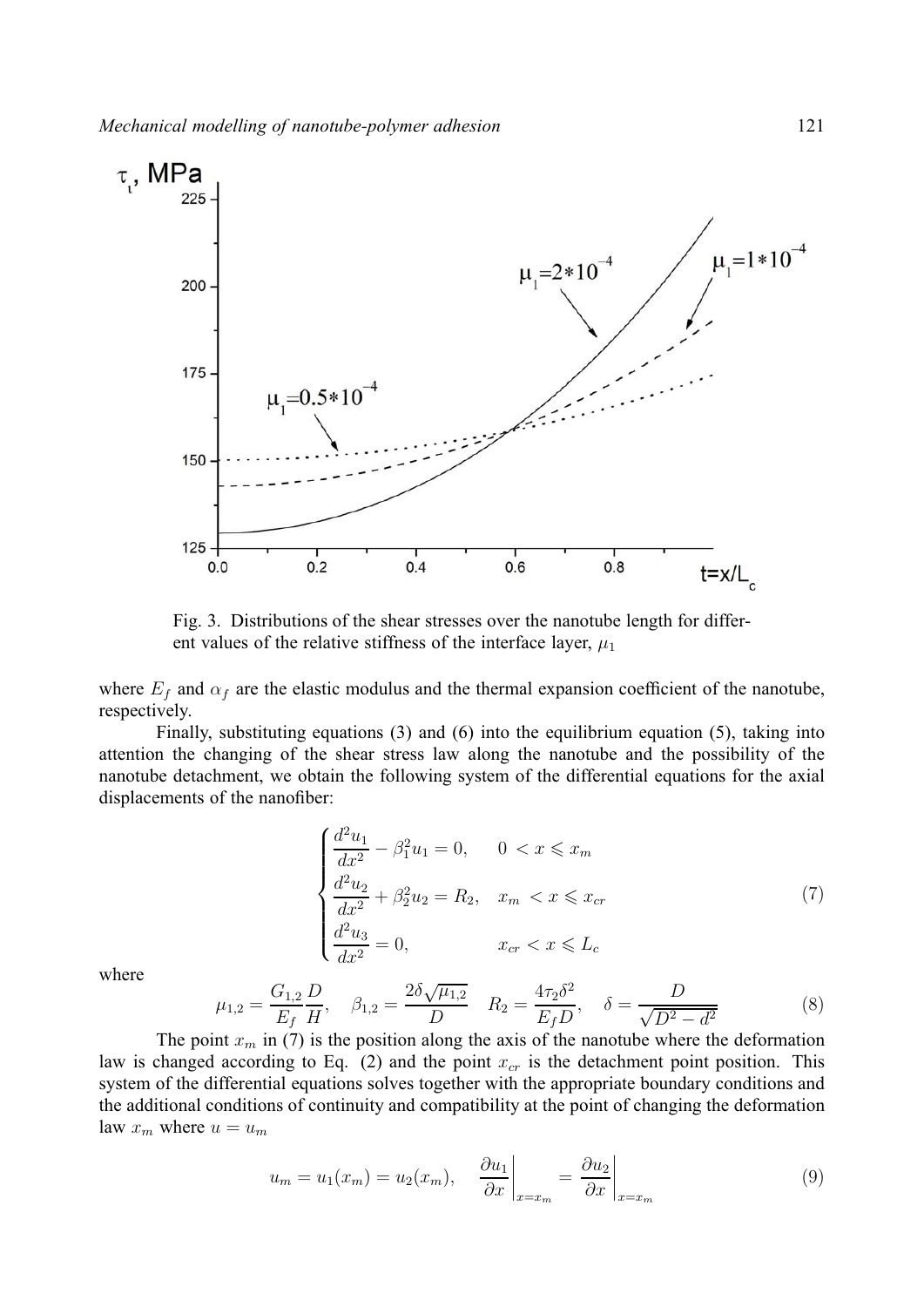122 *Perelmuter M. N.*

and the conditions at the detachment point  $x_{cr}$  where  $u = u_{cr}$ 

$$
u_{cr} = u_2(x_{cr}) = u_3(x_{cr}), \quad \frac{\partial u_2}{\partial x}\bigg|_{x=x_{cr}} = \frac{\partial u_3}{\partial x}\bigg|_{x=x_{cr}} \tag{10}
$$

Note, that if the interface layer thickness  $(H)$  depends on the coordinate then equations (7) can only be solved numerically, for instance, by finite difference method.

We initially have considered the simple case of the constant thickness of the interface layer thickness  $(H)$ . The equations  $(8)$  in this case have the analytical solution. Based on the analytical solution of the equations (8) we considered different types of the boundary conditions for the embedded nanotube model and have got the shear stresses distributions along of a nanotube axis.

#### **3. Estimation of nanocomposites shear strength**

Let's define the average shear stress  $\tau_a$  along of a nanotube part of the length  $L_c$  as follows

$$
\tau_a = \frac{1}{L_c} \int_0^{L_c} \tau_i(x) dx \tag{11}
$$

For a case when the shear stresses  $\tau_i(x)$  are dependent on the axis displacements u linearly in the whole range of the external loading and at the nanotube sections  $x = 0$  and  $x = L_c$  (see Fig. 1) are adopted the following boundary conditions

$$
\sigma(L_c) = E_f \frac{\partial u_1}{\partial x}\bigg|_{x=L_c} = \sigma_f, \quad \sigma(0) = E_f \frac{\partial u_1}{\partial x}\bigg|_{x=0} = 0 \tag{12}
$$

we can obtain the dependence of the shear stresses over the nanotube axis:

$$
\tau_i(t) = \frac{\sigma_f}{2\delta} \sqrt{\mu_1} \frac{\cosh\left(\frac{2\delta L_c \sqrt{\mu_1}}{D}t\right)}{\sinh\left(\lambda_1\right)}, \quad \lambda_1 = \beta_1 L_c, \quad t = x/L_c;\tag{13}
$$

By using formula (13) we can write

$$
\tau_a = \frac{\sigma_f \sqrt{\mu_1}}{2\delta L_c \sinh\left(\lambda_1\right)} \int_0^{L_c} \cosh\left(\beta_1 x\right) dx = \frac{\sigma_f D}{4L_c \delta^2} = \sigma_f \left[ \frac{D}{4L_c} \left(1 - \frac{d^2}{D^2}\right) \right] \tag{14}
$$

Let's note, that the average value of the shear stresses (14) coincides with the value of the shear stress for an ideally-plastic matrix [6, 7].

The dimensionless shear stresses (the shear stress concentration factor, SCCF) can be defined as follow

$$
\tau_R(t) = \frac{\tau_i}{\tau_a} \tag{15}
$$

By incorporating Eqs. (13) and (14) we obtain for the linear deformation law

$$
\tau_R(t) = \frac{\tau_i}{\tau_a} = \lambda_1 \frac{\cosh\left(\lambda_1 t\right)}{\sinh\left(\lambda_1\right)} = \frac{2\delta L_c}{D} \sqrt{\mu_1} \frac{\cosh\left(\frac{2\delta L_c \sqrt{\mu_1}}{D} t\right)}{\sinh\left(\lambda_1\right)}\tag{16}
$$

Within the framework of the linear deformation law the maximal value of the shear stresses is observed on loaded end of the nanotube  $(x = L<sub>c</sub>)$ . Let's evaluate the physicalmechanical parameters in  $(8)$ – $(16)$ . According to the data presented in [7] the wall thickness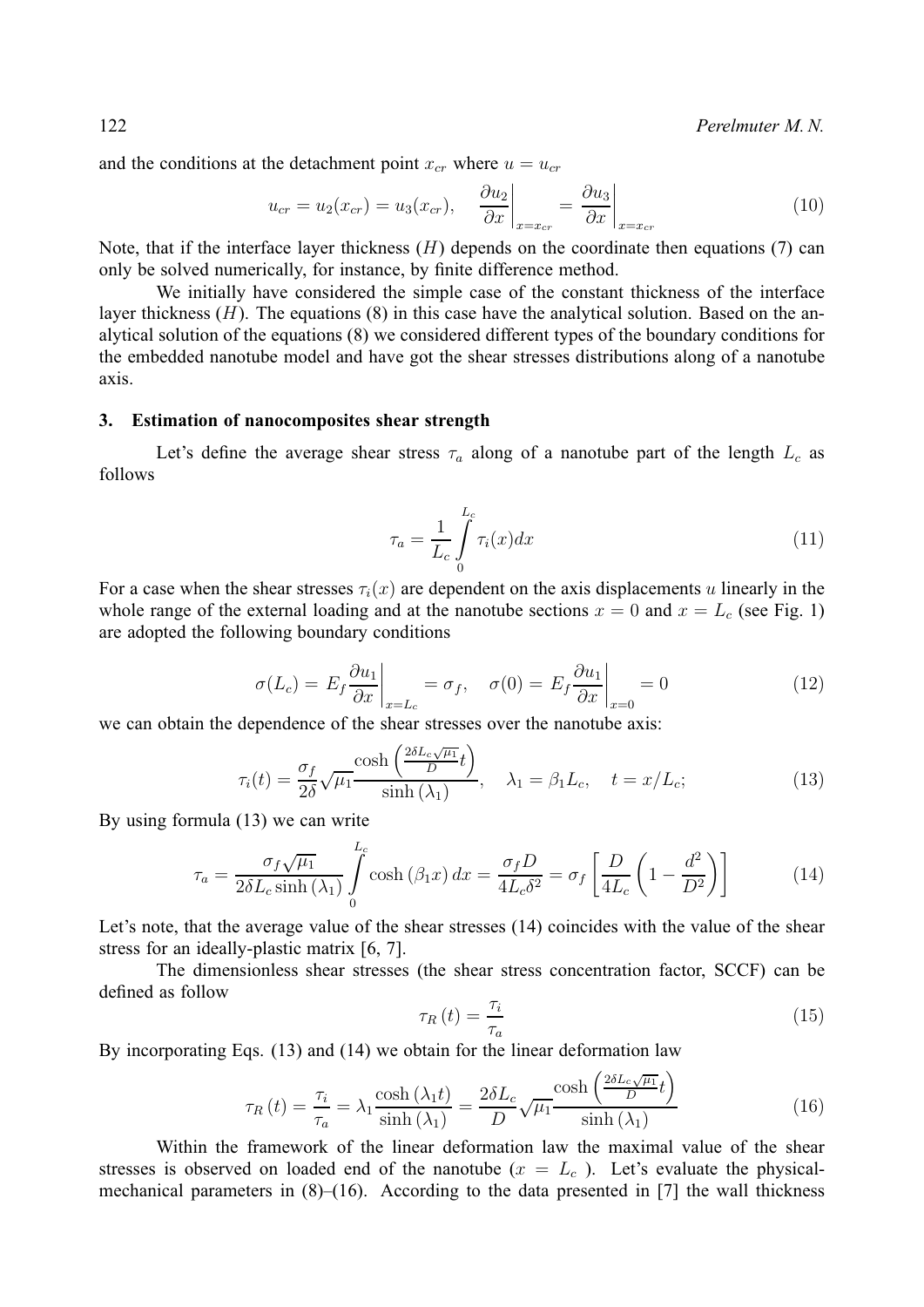$(h = 0.5(D - d))$  of single-wall nanotubes is  $h = 0.34$  and the external diameter is about  $D = 2 - 5 \, \text{nm}$ . Supposing that  $D = 5 \, \text{nm}$  then the internal diameter is  $d = 4.32 \, \text{nm}$  and

$$
\delta = \frac{D}{\sqrt{D^2 - d^2}} \approx 1.986\tag{17}
$$

According to [7] the critical length of a nanofiber is about  $L_c \approx 100 - 500 \, nm$  and the critical external stress  $\sigma_f$  vary between 20 and 150  $GPa$ . The elastic modulus of the nanotubes is in the range  $E_f = 0.8 - 1, 8TPa$  [6, 8].

Information regarding other parameters of the model is rather undetermined. The thickness of the interface layer  $H$  strongly depends on the types of adhesion. There are several methods to improve interaction between nanotubes and polymeric matrix. For example, chemical attachment or cross linking of nanotube walls and polymeric matrix (functionalization) has been proposed as one of the techniques to improve the interfacial bonding. Based on molecular dynamics simulation it was shown [9–11] that the shear strength of nanotubes-matrix interface and the critical length for load transfer are essentially improved by chemical cross-linking the nanotubes and matrix. The length of a functionalization group is about  $0.1 - 0.2$   $nm$  [9]. Therefore, the lower bound of the thickness of the interface layer is  $H = (0.04 - 0.1) D$  and the upper reasonable bound of this parameter is not more than the nanotube diameter  $H \approx D$ . Let's proceed to the determination of other parameters of the deformation law.

We can evaluate the bounds for the shear modulus  $G_1$  supposing that the distance between the functionalize attached groups is not more then the nanotube diameter as in the numerical simulation [9-11] and the thickness of the functionalize group is less than the nanotube wall thickness  $h = 0.34nm$ . In this case the upper bound for the elastic modulus of the interface layer is

$$
E_1 < \frac{h}{D+h} E_f \tag{18}
$$

If Poisson's ratio for the interface layer equals  $\nu = 0.25$  and  $D = 2 - 5 \, \text{nm}$  we obtain

$$
G_1 < \frac{0.5h}{(D+h)} \frac{E_f}{(1+v)} \approx 0.05 E_f \tag{19}
$$

The elastic modulus of the polymer matrix is about  $E_m = 2 \div 3.5 \text{ GPa}$ , therefore the bounds for the shear modulus of the interface layer are

$$
\psi G_m \leqslant G_1 \leqslant \frac{\varepsilon E_f}{2(1+\nu)}, \quad \varepsilon < \frac{h}{D+h} \tag{20}
$$

where the parameter  $\psi$  < 1 is determined by the equality of the adhesion without the functionalization and is the shear modulus of the matrix.

We also can choose the parameter  $(G_2)$  of the hardening part of the deformation law supposing that  $0 \le G_2 \le G_1$ . The case  $G_2 = 0$  corresponds to the ideal plastic flow. Finally, we will use the following parameters for the computation: 1) the nanotube external di ameter -  $D = 5 \, nm$ ; 2) the nanotube internal diameter  $d = 4.32 \, nm$ ; 3) the wall thickness of single-wall nanotube  $h = 0.34 \, nm$ ; 4) the critical length of the nanofiber  $L_c = 100 \, nm$ ; 5) the elastic modulus of the nanotubes  $E_f = 1 TPa$ ; 6) the Poisson ratio -  $\nu = 0.25$ ; 7) the critical external stress is  $\sigma_f = 50 MPa$  [9–11]; 8) the thickness of the intermediate layer  $H = D$ .

The values of the parameter  $\varepsilon$  in (20) are chosen as  $\varepsilon = 0.0005$ , 0.00025, 0.000125 and the shear modulus of the interface layer is calculated according to

$$
G_1 = \frac{\varepsilon E_f}{2(1+\nu)}\tag{21}
$$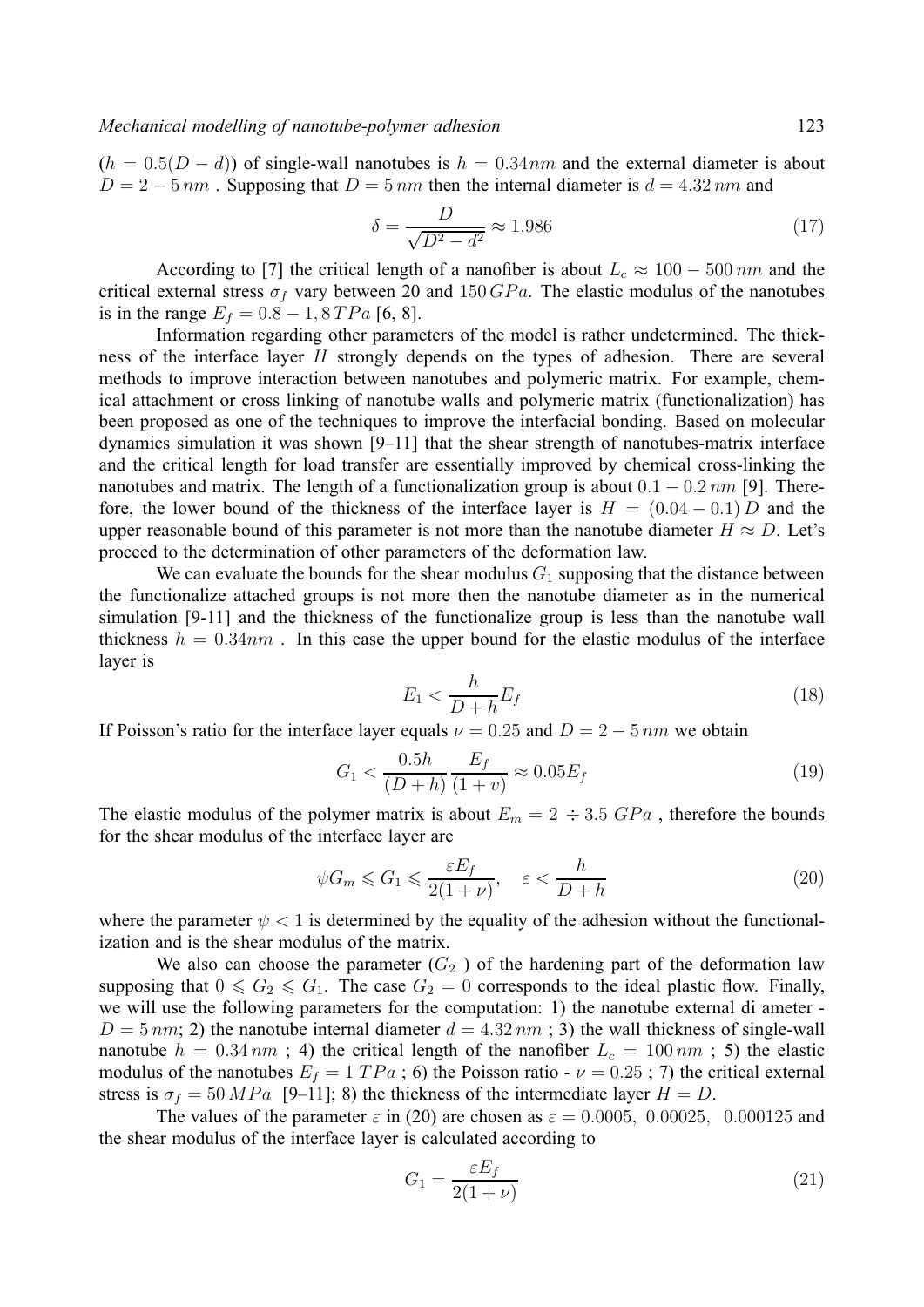The values of the relative stiffness of the interface layer for the given values of D, H,  $E_f$  and  $\varepsilon$ are determined as follows

$$
\mu_1 = \frac{G_1}{E_f} \frac{D}{H} = 2.0 \cdot 10^{-4}; 1.0 \cdot 10^{-4}; 0.5 \cdot 10^{-4}
$$
\n(22)

The average shear stresses for linear deformation law and given above values of parameters  $\sigma_f$ ,  $L_c$ ,  $D$ ,  $d$  is equal to  $\tau_a \approx 158.44 \; MPa$ .



Fig. 4. Distributions of the relative shear stresses along nanotube axis for different values of the relative stiffness of the interface law,  $\mu_{1\alpha} = 10\mu_1$ 

The dependencies of the shear stresses over the nanotube length for different values of the relative stiffness of the layer, are given in Fig. 3. Note, that the results in Fig. 3 are close to the experimental results [9–10] where the shear stresses for nanotube based composites were investigated:  $138MPs$  (epoxy matrix) and  $186MPa$  (polystyrene matrix). One can also see in Fig. 3 that when the relative stiffness of the interface layer is decreasing then the distribution of the shear stresses tends toward the uniform state.

For a small parameter  $\mu_1$  we can write

$$
\lambda_1 = \frac{2\delta L_c \sqrt{\mu_1}}{D} \approx 1
$$

and therefore we obtain

$$
\tau_i(t) \to \sigma_f \left[ \frac{D}{4L_c} \left( 1 - \frac{d^2}{D^2} \right) \right], \quad \tau_R = \frac{\tau_i}{\tau_a} \to 1 \tag{23}
$$

this is similar to ideally-plastic case [6,7].